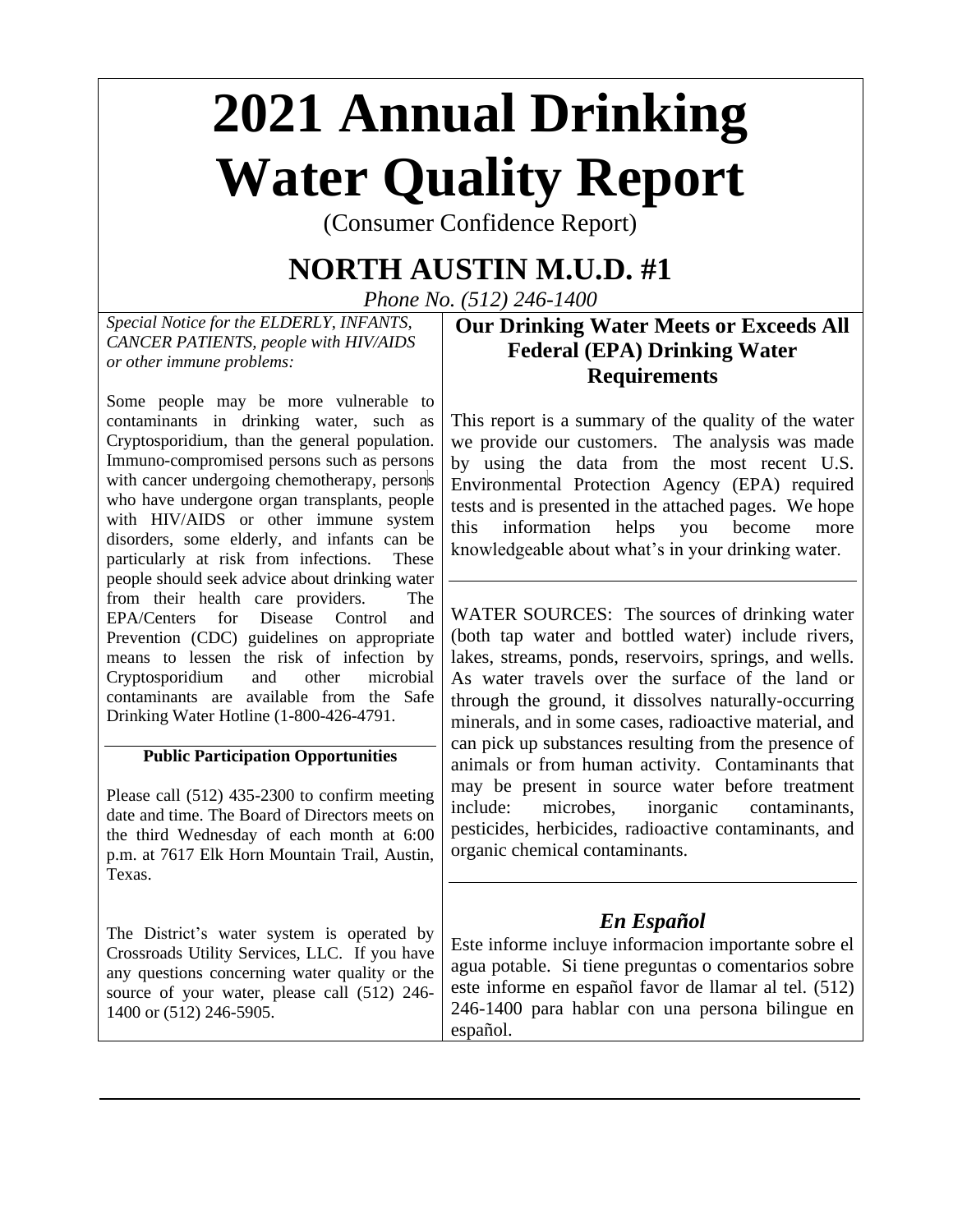## **Where do we get our drinking water?**

Your drinking water is supplied by the City of Austin (City). The City draws and treats surface water from Lake Austin and Lake Travis. TCEQ completed an assessment of our source water and results indicate that some of our sources are susceptible to certain contaminants. The sampling requirements for our water system are based on this susceptibility and previous sample data. Any detection of these contaminants will be found in this report. If we receive or purchase water from another system, their susceptibility is not included in this assessment. For more information on source water assessments and protection efforts at our system, please contact us.

## *ALL drinking water may contain contaminants.*

When drinking water meets federal standards there may not be any health based benefits to purchasing bottled water or point of use devices. Drinking water, including bottled water, may reasonably be expected to contain at least small amounts of some contaminants. The presence of contaminants does not necessarily indicate that water poses a health risk. More information about contaminants and potential health effects can be obtained by calling the EPA's Safe Drinking Water Hotline (1-800-426-4791).

## **Secondary Constituents**

Many constituents (such as calcium, sodium, or iron) which are often found in drinking water can cause taste, color, and odor problems. The taste and odor constituents are called secondary constituents and are regulated by the State of Texas, not the EPA. These constituents are not causes for health concerns. Therefore, secondaries are not required to be reported in this document but they may greatly affect the appearance and taste of your water.

## **About the Following Pages**

The pages that follow list all of the federally regulated or monitored contaminants which have been found in your drinking water. The U.S. EPA requires water systems to test for up to 97 contaminants.

## **DEFINITIONS**

#### **Maximum Contaminant Level (MCL)**

The highest permissible level of a contaminant in drinking water. MCLs are set as close to the MCLGs as feasible using the best available treatment technology.

## **Maximum Contaminant Level Goal (MCLG)**

The level of a contaminant in drinking water below which there is no known or expected health risk. MCLGs allow for a margin of safety.

## **Maximum Residual Disinfectant Level (MRDL)**

The highest level of disinfectant allowed in drinking water. There is convincing evidence that addition of a disinfectant is necessary for control of microbial contaminants.

#### **Maximum Residual Disinfectant Level Goal (MRDLG)**

The level of a drinking water disinfectant below which there is no known or expected risk to health. MRDLGs do not reflect the benefits of the use of disinfectants to control microbial contamination.

## **Treatment Technique (TT)**

A required process intended to reduce the level of a contaminant in drinking water.

## **Action Level (AL)**

The concentration of a contaminant which, if exceeded, triggers treatment or other requirements which a water system must follow.

## **ABBREVIATIONS**

NTU – Nephelometric Turbidity Units

- MFL million fibers per liter (a measure of asbestos)
- pCi/L picocuries per liter (a measure of radioactivity)

ppm – parts per million, or milligrams per liter (mg/L)

- ppb parts per billion, or micrograms per liter  $(\mu g/L)$
- ppt parts per trillion, or nanograms per liter
- ppq parts per quadrillion, or picograms per liter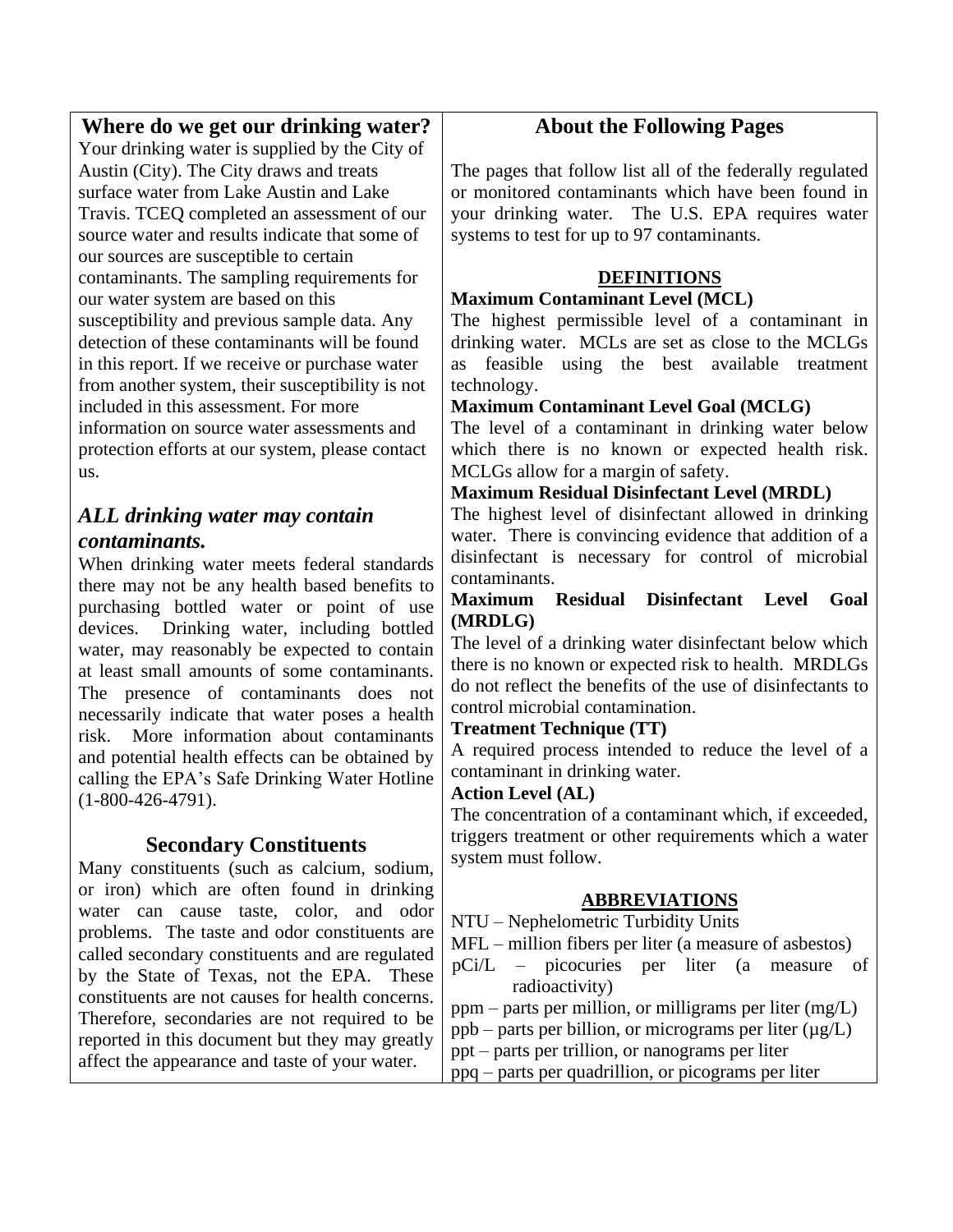|               | <b>Inorganic Contaminants</b> |                  |                  |                  |                |                |                                                                                                                                     |
|---------------|-------------------------------|------------------|------------------|------------------|----------------|----------------|-------------------------------------------------------------------------------------------------------------------------------------|
| Year          | Contaminant                   | Average<br>Level | Minimum<br>Level | Maximum<br>Level | <b>MCL</b>     | <b>MCLG</b>    | Source of Contaminant                                                                                                               |
| 2020<br>(COA) | Arsenic<br>(ppb)              | < 0.002          | < 0.002          | < 0.002          | 10             | $\overline{0}$ | Erosion of natural deposits.                                                                                                        |
| 2021          | Asbestos<br>(MFL)             | < 0.197          | < 0.197          | < 0.197          | $\tau$         | $\tau$         | Decay of asbestos cement in water<br>mains; erosion of natural deposits.                                                            |
| 2021          | Barium<br>(ppm)               | 0.011            | 0.010            | 0.013            | $\overline{2}$ | 2              | Discharge of drilling wastes; discharge<br>from metal refineries,; erosion of<br>natural deposits.                                  |
| 2017          | Chromium<br>(ppb)             | < 0.01           | < 0.01           | < 0.01           | 100            | $\overline{0}$ | Erosion of natural deposits.                                                                                                        |
| 2021          | Cyanide<br>(ppb)              | 70               | 10               | 110              | 200            | 200            | Discharge from manufacturing.                                                                                                       |
| 2021          | Fluoride<br>(ppm)             | 0.75             | 0.65             | 0.90             | $\overline{4}$ | $\overline{4}$ | Erosion of natural deposits; water<br>additive which promotes strong teeth;<br>discharge from fertilizer and aluminum<br>factories. |
| 2021          | Nitrate*<br>(ppm)             | 0.1              | 0.1              | 0.1              | 10             | 10             | Runoff from fertilizer use; leaching<br>from septic tanks, sewage; erosion of<br>natural deposits.                                  |
| 2021          | Nitrite<br>(ppm)              | 0.18             | 0.18             | 0.18             | 1              | 1              | Runoff from fertilizer use; leaching<br>from septic tanks, sewage; erosion of<br>natural deposits.                                  |
| 2021          | Nitrate-<br>Nitrite*<br>(ppm) | 0.3              | 0.3              | 0.3              | 10             | 10             | Runoff from fertilizer use; leaching<br>from septic tanks; erosion of natural<br>deposits.                                          |
| 2017          | Radium-228<br>(pCi/L)         | <1               | $\leq$ 1         | $\leq$ 1         | 5              | $\overline{0}$ | Erosion of natural deposits.                                                                                                        |

**\***Nitrate in drinking water at levels above 10 ppm is a health risk for infants of less than six months of age. High nitrate levels in drinking water can cause blue baby syndrome. If you are caring for an infant you should ask advice from your health care provider.

#### **Organic Contaminants**

| Year  | Contaminant  | Average<br>Level | Minimum<br>Level | Maximum<br>Level | MCL. | MCLG | Source of Contaminant |
|-------|--------------|------------------|------------------|------------------|------|------|-----------------------|
| 2021  | Diquat (ppb) | < 0.4            | $<$ 0.4          | < 0.4            | 20   | 20   | Herbicide runoff.     |
| (COA) |              |                  |                  |                  |      |      |                       |
| 2021  | Simazene     | $<$ 0.07         | < 0.07           | < 0.07           |      |      | Herbicide runoff.     |
| (COA) | (ppb)        |                  |                  |                  |      |      |                       |

#### **Volatile Organic Contaminants**

| Year          | Contaminant                       | Average<br>Level | Minimum<br>í .evel | Maximum<br>Level | MCL | MCLG | Source of Contaminant                                       |
|---------------|-----------------------------------|------------------|--------------------|------------------|-----|------|-------------------------------------------------------------|
| 2021<br>(COA) | Vinyl<br><b>Chloride</b><br>(ppb) | <0.5             | <0.5               | <0.5             | ∸   |      | Leaching from PVC piping; Discharge<br>of plastic factories |

#### **Maximum Residual Disinfectant Level**

| Year | Disinfectant         | Average<br>Level | Minimum<br>∟evel | Maximum<br>∟evel | <b>MRDL</b> | <b>MRDLG</b> | Source of Disinfectant                |
|------|----------------------|------------------|------------------|------------------|-------------|--------------|---------------------------------------|
| 2021 | Chloramines<br>(ppm) |                  |                  |                  | 4.0         | <4.0         | Disinfectant used to control microbes |

#### **Disinfection Byproducts**

| Year | Contaminant                      | LR Annual | Minimum | Maximum | MCL | Unit of | Source of Contaminant                        |
|------|----------------------------------|-----------|---------|---------|-----|---------|----------------------------------------------|
|      |                                  | Average   | ∟evel   | ∟evel   |     | Measure |                                              |
| 2021 | <b>Total Haloacetic</b><br>Acids | 7.81      | 6.9     | 9.5     | 60  | ppb     | Byproduct of drinking water<br>disinfection. |
| 2021 | Total                            | 25.58     | 20.6    | 30.1    | 80  | ppb     | Byproduct of drinking water                  |
|      | <b>Trihalomethanes</b>           |           |         |         |     |         | disinfection.                                |

#### **Unregulated Contaminants**

| Bromoform, chloroform, dichlorobromomethane, and dibromochoromethane are disinfection byproducts. There is no maximum contaminant |  |
|-----------------------------------------------------------------------------------------------------------------------------------|--|
| level for these chemicals at the entry point to distribution.                                                                     |  |

| Year | Contaminant                 | Average<br>Level | Minimum<br>Level | Maximum<br>Level | Unit of<br>Measure | Source of Contaminant                        |
|------|-----------------------------|------------------|------------------|------------------|--------------------|----------------------------------------------|
| 2021 | Chloroform                  | 4.91             | 4.0              | 5.9              | ppb                | Byproduct of drinking water<br>disinfection. |
| 2021 | <b>Bromoform</b>            | 2.95             | 2.6              | 3.5              | ppb                | Byproduct of drinking water<br>disinfection. |
| 2021 | <b>Bromodichloromethane</b> | 8.22             | 6.5              | 9.8              | ppb                | Byproduct of drinking water<br>disinfection. |